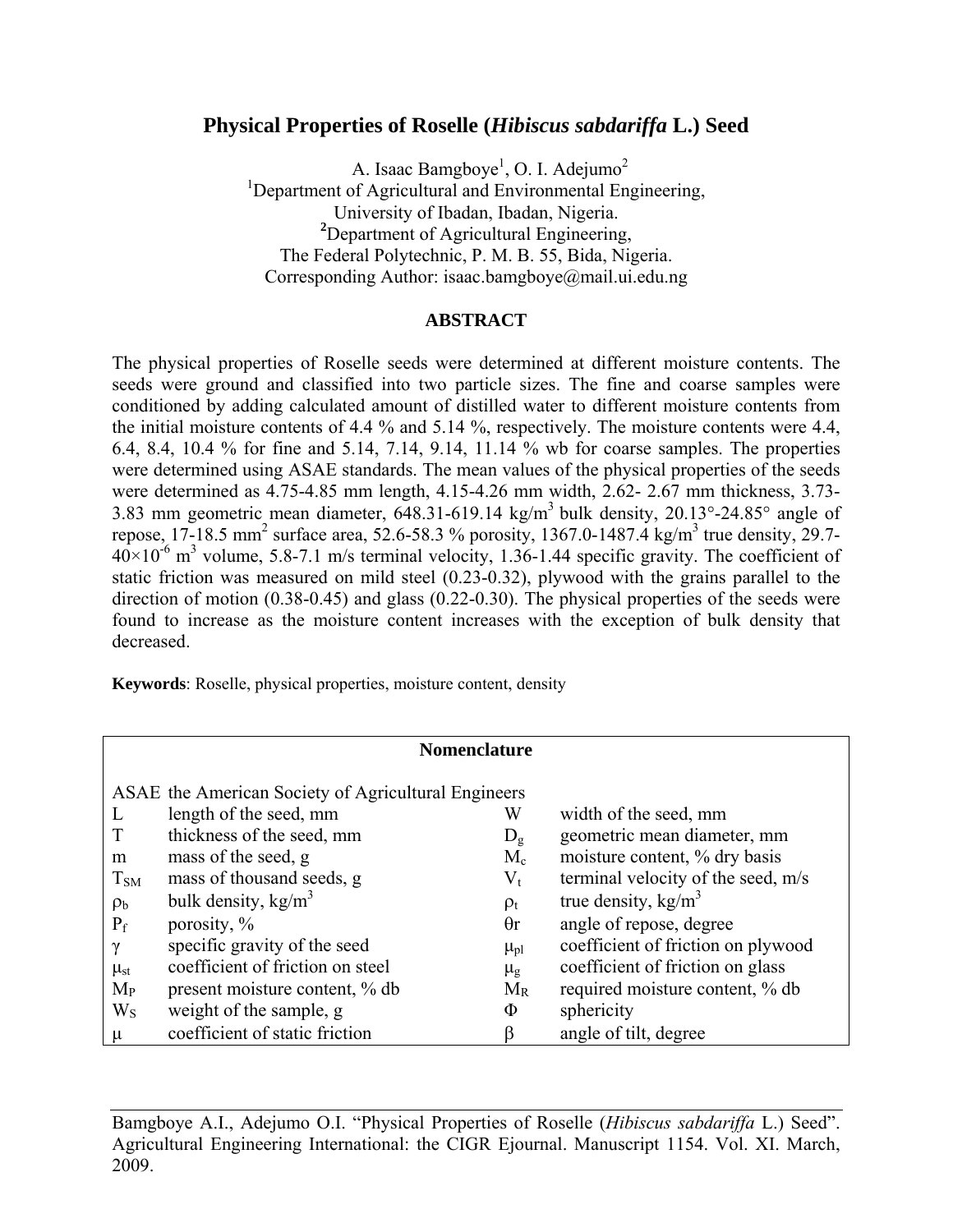## **1. INTRODUCTION**

Roselle, *Hibiscus sabdariffa* L. is a plant that is indigenous to the tropics. It belongs to the *Malvaceae* family (Murdock, 1995). It has a wide range of names worldwide depending on the locality which had earlier been documented by various authors (Schippers, 2000). In Nigeria, it is known as *Isapa pupa* in the South Western part of the country and *Zobo* in the Northern part (Adejumo, 1999; Ajiboso and Adejumo, 2003).

The only known product from this crop presently in Nigeria has been the non-alcoholic beverage drink called *Zobo* which people use to refresh themselves. The production of this beverage is still at the lower level. This drink has other uses like curing of certain diseases such as heart ailment, remedy of hypertension (Schippers, 2000). The seeds of this crop from which edible oil could be extracted are being wasted in its production areas after which the farmer might have taken the quantity needed for the next planting season for calyces production. The seed has been found to be a source of highly valued vegetable oil with properties similar to that of crude olive oil (Atta and Imaizumi, 2002).

Kachru et al. (1994) reported that it is essential to determine the physical properties of oilseeds for proper design of equipment for handling, conveying, separation, dehulling, drying, aeration and mechanical expression of oil from these seeds. It has been established that moisture content affects the physical properties of seeds appreciably (Desphande et al., 1993; Singh and Goswami, 1996). Work done on the physical properties of Roselle seed has been limited to some properties (Omobuwajo et. al., 2000; Sánchez-Medoza et al., 2008). Omobuwajo et al. (2000) determined some physical properties of Roselle seeds at 7.7 % moisture content, while Sánchez-Medoza et al. (2008) considered the effect of moisture content on some physical properties of Roselle seeds from three different countries at moisture content range of 13-25 %. They observed that the physical properties were affected by moisture content and locality of harvest. Nothing has been done on the effect of moisture content on the entire physical properties of the seeds. Hence this work is considering the entire physical properties of the seeds useful for the designing of equipment for its processing, storing, handling and aeration systems as influenced by its moisture content.

### **2. MATERIALS AND METHODS**

Roselle seeds were obtained from the Department of Agricultural Engineering Teaching and Research farm of the Federal Polytechnic, Bida, Nigeria.

The initial moisture content of the seeds was determined using the ASAE standard S 352.2 involving the use of oven drying method (ASAE 1998). The seed samples were prepared to the desired moisture contents by adding calculated amount of distilled water and kept in separate low density polyethylene bags. The seed samples were kept in a refrigerator at a temperature of  $5\pm 1$ °C for a period of five days. For each test, the required quantity of the seeds were taken out and allowed to attain room temperature for two hours before it was used. The amount of moisture added was calculated by the expression shown in equation 1.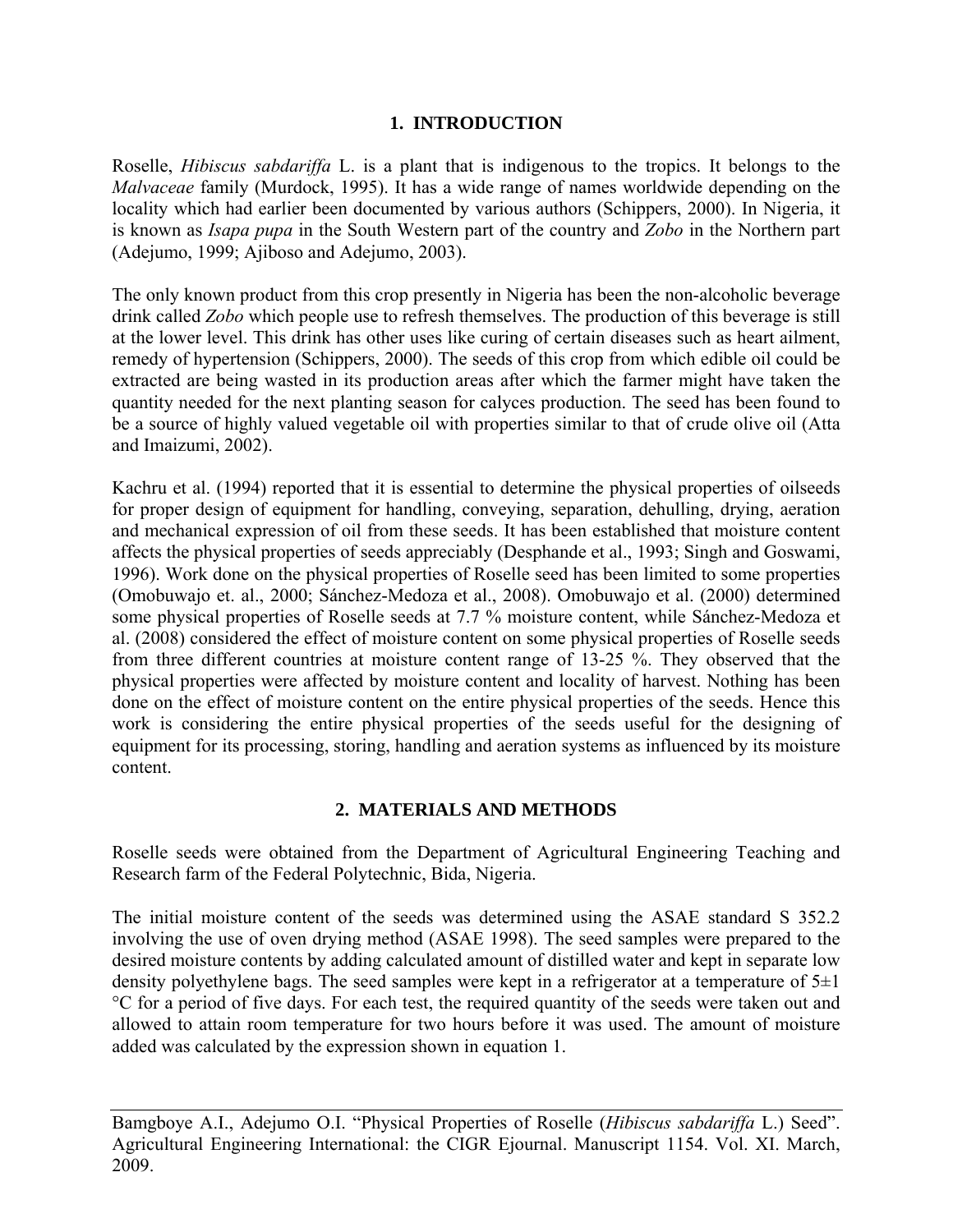ml of water added = 
$$
\left[\frac{100 - M_{P}}{100 - M_{R}} - 1\right] \times W_{S}.
$$
 (1)

All the properties were determined at moisture contents of 8.8, 10.0, 12.5, 16.0 and 19.0 % (db).

### **2.1 Measurement of Length, Width and Thickness**

One hundred Roselle seeds were randomly selected for each of the moisture content considered and labeled for easy identification. The three principal dimensions namely the length, width and thickness were measured with a micrometer manufactured by Mitutoyo Corporation, Japan, to an accuracy of 0.001 mm.

### **2.2 Determination of Geometric Mean Diameter**

The geometric mean diameter  $(D_g)$  of the seeds was evaluated using the relationship given by Mohsenin (1978).

$$
D_g = (LWT)^{1/3} \tag{2}
$$

#### **2.3 Determination of Sphericity**

The degree of Sphericity was determined with equation 3.

$$
\Phi = \frac{D_g}{L} = \frac{(LWT)^{1/3}}{L} \tag{3}
$$

#### **2.4 Thousand Seed Mass Determination**

Thousand seed weight was obtained by using the digital weighing balance of 0.01 g accuracy.

### **2.5 Measurement of Volume and True Density**

The seed volume  $(V_s)$  and true density  $(\rho_t)$ , as a function of moisture content, were determined by water displacement method (Mohsenin, 1978). The amount of displaced water was determined by hanging a bunch of thirty seeds in a graduated measuring cylinder. Prior to immersion in water, the seeds were coated with a very thin layer of epoxy resin adhesive (Araldite) to avoid any absorption of water during the experiment. The increase in weight of the seeds due to the adhesive coating was found to be less than 1.8 % and there was no change in weight of the Roselle seed bunches even when kept submerged in distilled water for two hours. The ratio of weight of seeds to the volume of displaced water is the true density.

### **2.6 Bulk Density Determination**

The bulk density  $(\rho_b)$  of these seeds was determined by pouring the seeds into a container of 500 ml from a height of 15 cm and the excess seeds were removed by a strike-off stick. The content was weighed with a digital weighing balance, Model MT 2000 (Gibertini Electronical, Italy) having a sensitivity of 0.01 g and divided by the volume of the container.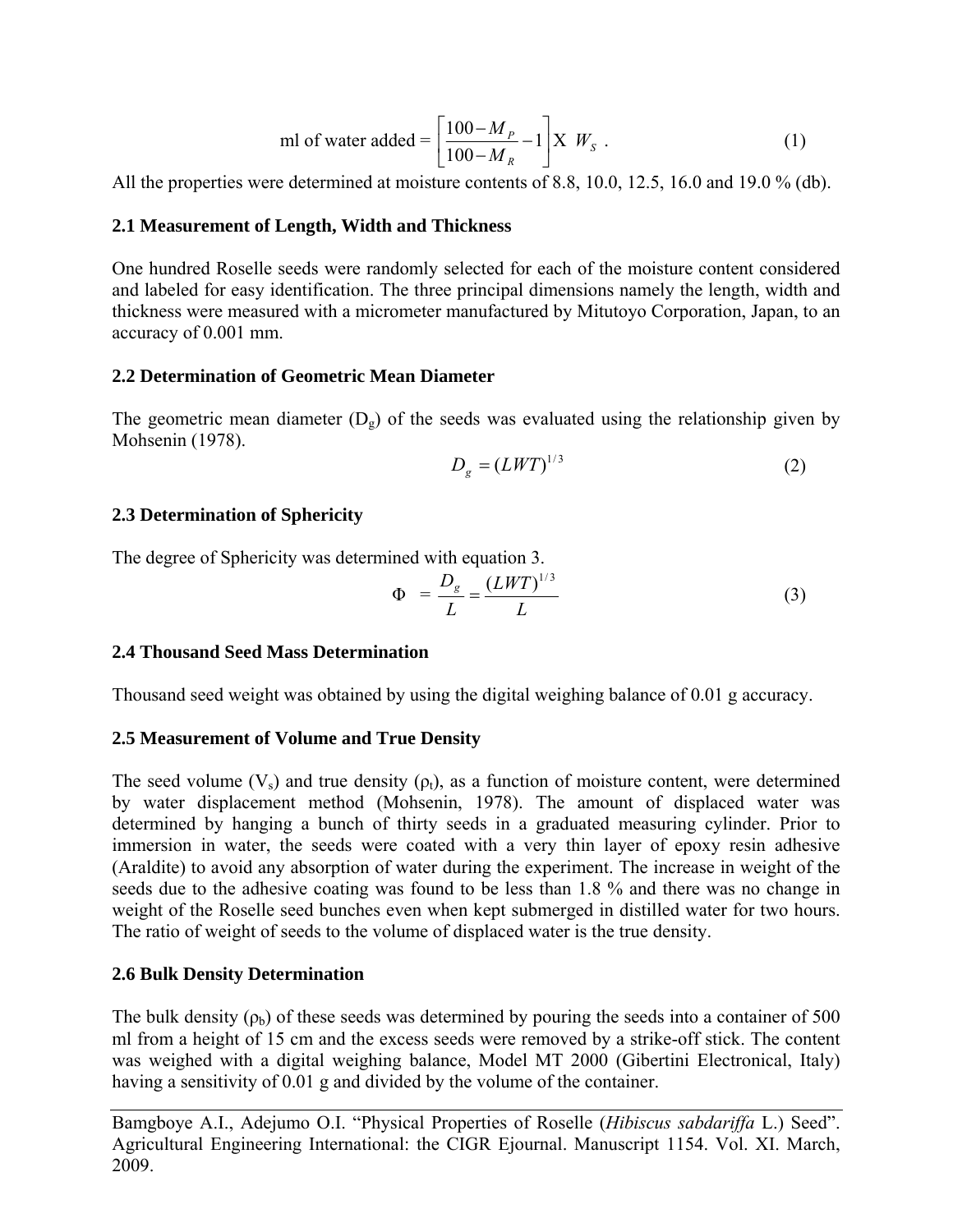#### **2.7 Determination of Porosity**

Porosity  $(P_f)$  of the bulk seed was computed from the values of the true density and bulk density of the seeds by using the relationship shown in equation 4.

$$
P_f = (1 - \frac{\rho_b}{\rho_t}) \times 100
$$
 (4)

#### **2.8 Determination of Angle of Repose**

The dynamic angle of repose was evaluated by using a specially constructed topless and bottomless box made of plywood, 450×450×450 mm with a removable front panel (Dutta *et al*, 1988; Olaoye, 2000). The box filled with Roselle seeds were placed on the floor and the front panel was then quickly removed allowing the seeds to slide down and assume natural slope. The angle of repose was calculated from the measurements of the height  $(x)$  of the free surface of the seeds and the diameter  $(v)$  of the heap formed outside the box using the following relationship:

$$
\tan^{-1}\frac{x}{y} = \theta \tag{5}
$$

#### **2.9 Determination of Static Coefficient of Friction**

Static coefficient of friction of the Roselle seed was determined with respect to each of the following three structural materials, namely, mild steel, plywood with grains parallel to the direction of motion and glass. A four sided plywood container with dimensions of  $150\times100\times40$ mm open at both the top and bottom was filled with the seeds and placed on an adjustable tilting surface. The structural surface with the box on its top was gradually raised by means of a screw device until the box just started to slide down. The angle of inclination was read from a graduated scale and the coefficient of friction was taken as the tangent of this angle (Olaoye, 2000; Adejumo, 2003). The same procedure was repeated for other materials.

$$
\mu = \tan \beta \tag{6}
$$

#### **2.10 Determination of the Surface Area**

The surface area was determined by first coating the surface of the seed with paint and coupled with printing on a light flexible paper. The surface edge was traced out with a very sharp thin pencil on a graph paper. The surface area was measured by counting the number of squares within the traced marks (Oje and Ugbor, 1991).

#### **2.11 Determination of Terminal Velocity**

The terminal velocity of the seed at different moisture content was determined using an air column. A few seeds were dropped from the top of a 60 mm diameter and 1 m long glass tube. The air flowed upwards in the tube from bottom to the top and the air velocity at which the seeds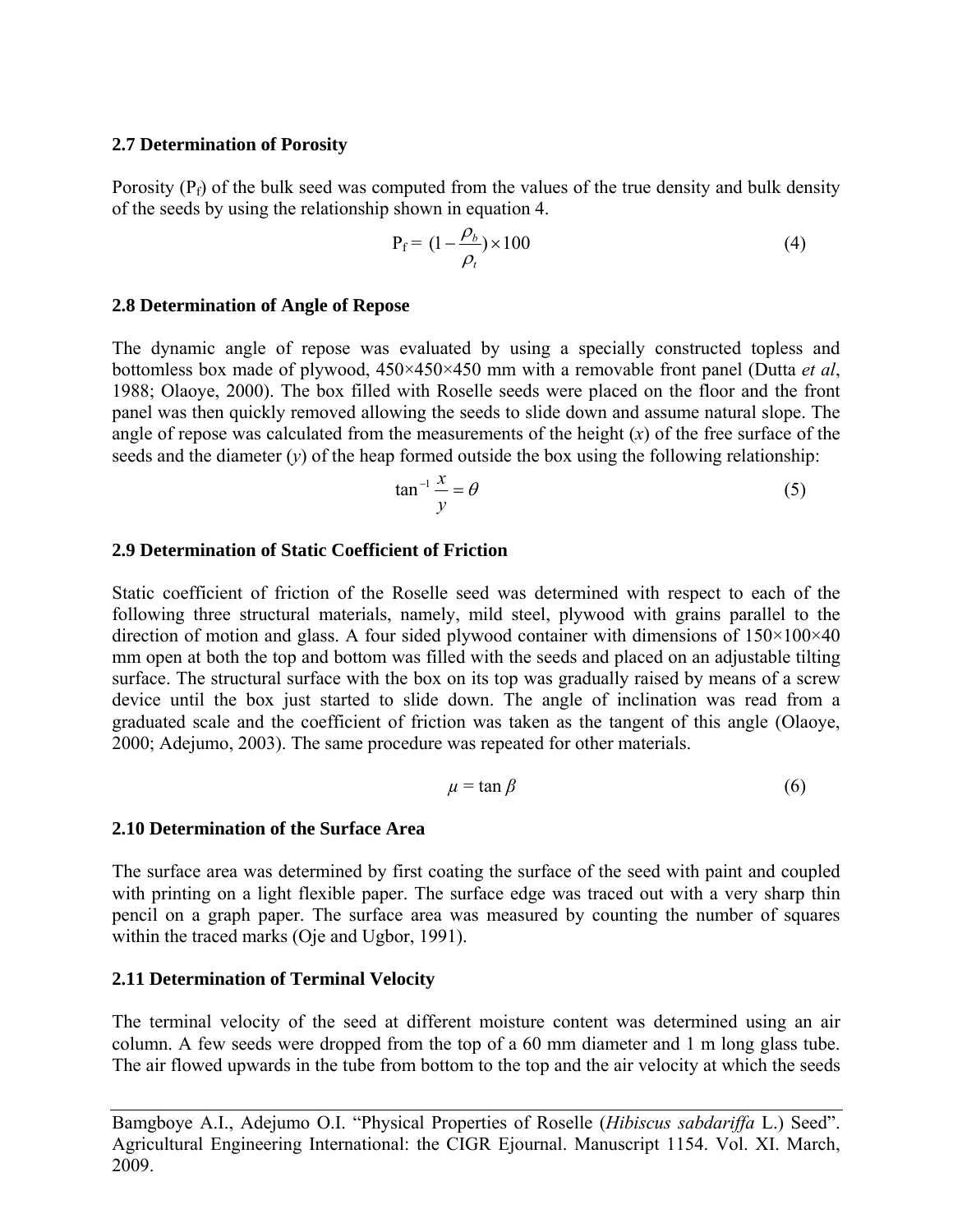remain suspended was recorded by an anemometer having the sensitivity of 0.1 m/s and fixed near the location of the grain suspension.

## **2.12 Determination of Specific Gravity**

The specific gravity was determined as a function of moisture content by using a void meter manufactured by Jecons Scientific Limited, Bedfordshire, England. Roselle seed was placed in the sample jar and water was added to determine the percentage void content by reading value from the scale on the tube. After this, the material was weighed and the mass recorded. The percentage void content of the sample was computed on the basis of the mass of the sample in the sample jar which was subtracted from the mass of the sample in the jar. The value obtained was used to divide the weight of the sample to obtain the specific gravity.

All measurements and determinations were replicated five times at each moisture content of seeds considered in this study. The mean values of the measurements and determinations were reported and analyzed using regression analysis.

## **3. RESULTS AND DISCUSSIONS**

The mean dimensions (L, W and T) of Roselle seeds at different moisture contents are presented in figure 1. An increase in the dimensions was observed as moisture content increases. The length showed an increase from 4.75 to 4.85 mm which is 2.1 % increase. The width was found to increase from 4.15 mm to 4.26 mm which gave a percentage increase of about 2.7 %, while the thickness varied between 2.62 to 2.67 mm. These values are lower than that of obtained by Omobuwajo et al. (2000) at 7.7 % moisture content. Similarly, the values were lower than the values obtained from cultivars from China and Sudan, but higher than the cultivar from Mexico, all at higher moisture content. This showed that the physical properties are not only affected by moisture content, but by the locality where it was planted. It was observed that the Roselle seed expands more in width than the other two principal dimensions. This may be attributed to the arrangements of the seed cells. The relationships between the dimensions and the moisture contents are shown in table 1. Dimensions were significantly correlated to moisture content of the seed.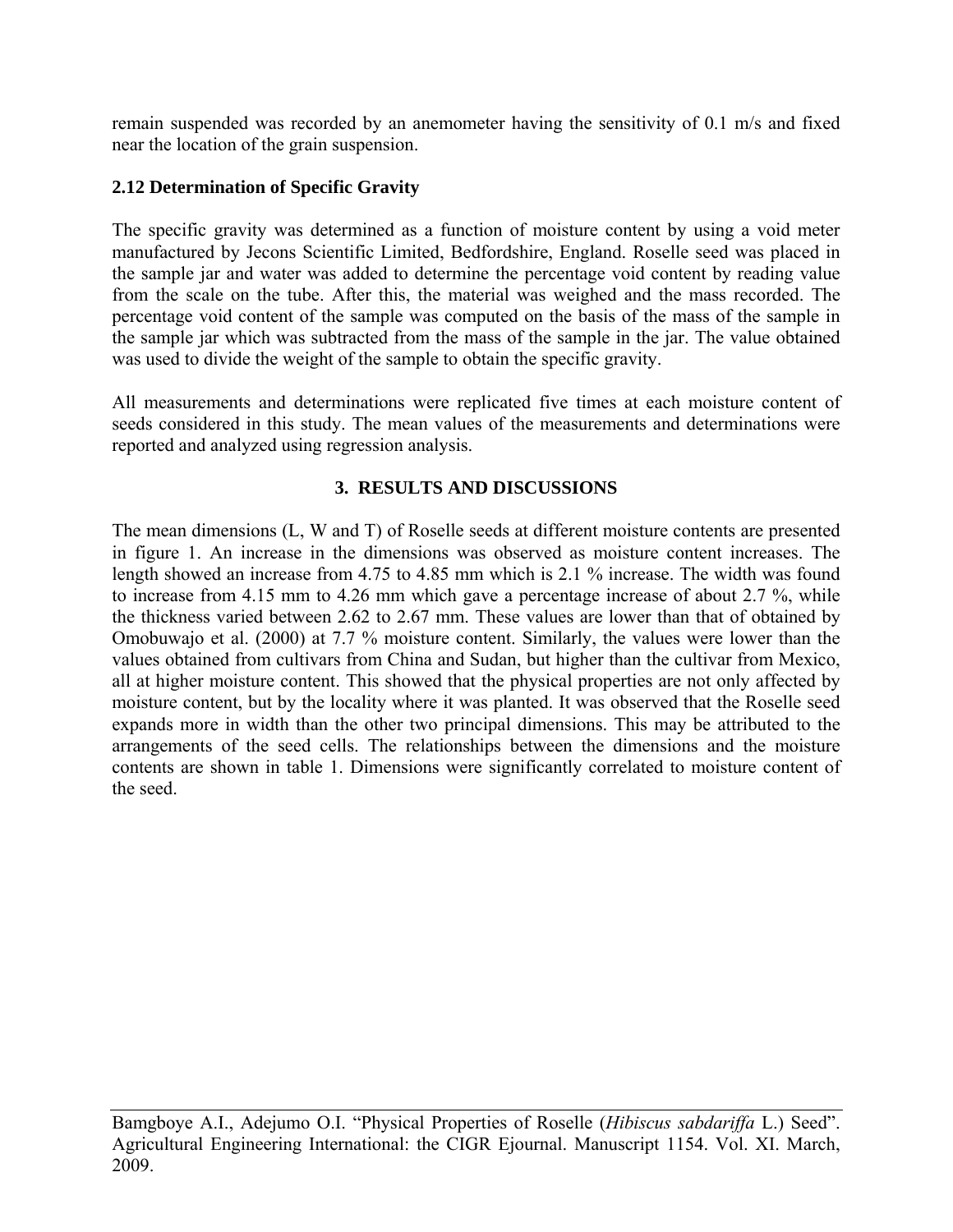

Figure 1. Effect of moisture content on the dimensions of Roselle seed  $(A - \text{length}, B - \text{width}, C - \text{thickness}, D - \text{geometric mean diameter})$ 

| Table 1. Equations representing relationship between physical properties |
|--------------------------------------------------------------------------|
| and moisture content $(M_c)$ of Roselle seed.                            |

| $M_c$ , % db | and molbidity content (1916) of reducite beca.<br>Equation                                                                                                       | $R^2$ |
|--------------|------------------------------------------------------------------------------------------------------------------------------------------------------------------|-------|
|              | $L = 5.9834 - 0.3242 M_c + 0.0271 M_c^2$                                                                                                                         | 0.999 |
|              | $W = 3.8966 + 3.6900 M_c - 9 \times 10^{-4} M_c^2$                                                                                                               | 0.999 |
|              | $T = 2.5139 + 0.0153 M_c - 0.0004 M_c^2$                                                                                                                         | 0.998 |
|              | $D_g = 3.6477 + 0.0094$ M <sub>c</sub>                                                                                                                           | 0.955 |
|              | $\overline{m}$ = 4×10 <sup>-5</sup> M <sub>c</sub> <sup>3</sup> – 1.4×10 <sup>-3</sup> M <sub>c</sub> <sup>2</sup> + 1.89×10 <sup>-2</sup> M <sub>c</sub> -0.046 | 1.000 |
|              | $T_{SM} = 0.4159 M_c + 26.453$                                                                                                                                   | 0.959 |
|              | $V_s = 1.2913 M_c + 19.094$                                                                                                                                      | 0.974 |
| 8.8-19.0     | $\rho_b = 678.82 - 3.4185 M_c$                                                                                                                                   | 0.991 |
|              | $p_t = 1225.8 + 15.307$ M <sub>c</sub>                                                                                                                           | 0.984 |
|              | $P_f = 0.6954 M_c + 46.677$                                                                                                                                      | 0.994 |
|              | $V_t = 0.1551 M_c + 4.6614$                                                                                                                                      | 0.921 |
|              | $\gamma = 1.1789 + 0.0271 M_c - 0.0007 M_c^2$                                                                                                                    | 0.984 |
|              | $\mu_{\rm pl}$ = 0.0075 M <sub>c</sub> + 0.32                                                                                                                    | 0.986 |
|              | $\mu_{st}$ = 0.01 M <sub>c</sub> + 0.126                                                                                                                         | 0.986 |
|              | $\mu_{\rm g} = 0.0089 \text{ M}_{\rm c} + 0.1472$                                                                                                                | 0.992 |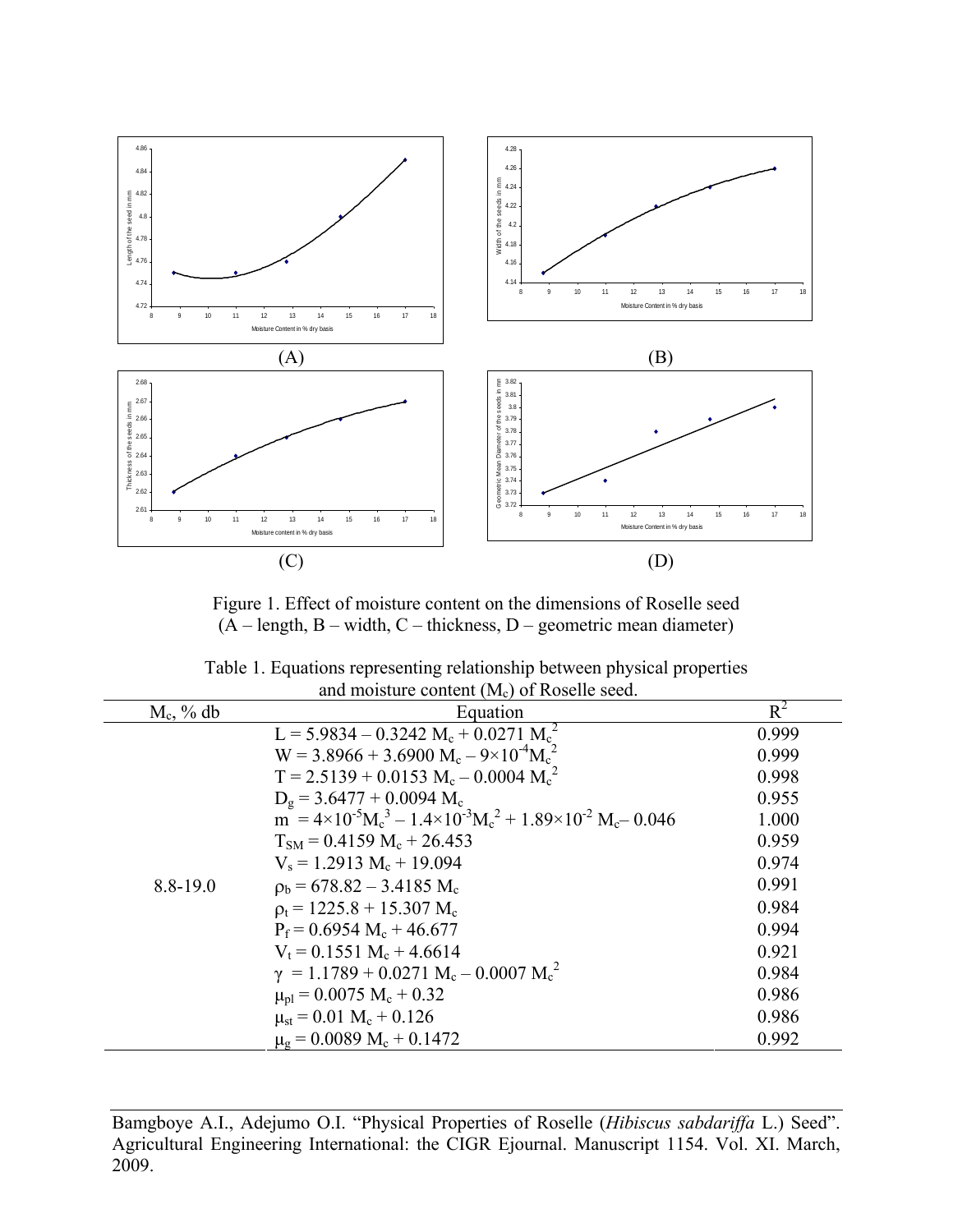The geometric mean diameter, sphericity and surface area of Roselle seed varied from 3.73 – 3.80 mm,  $0.78 - 0.82$ , and  $17 - 18.5$  mm<sup>2</sup> respectively as moisture content increased. The increase in the values might be attributed to its dependence on the three principal dimensions of the seed. The geometric mean diameter value was lower than 4.2 mm obtained by Omobuwajo et. al. (2000) for Roselle seeds at lower moisture content. This shows that locality of harvest is an important factor in the physical properties. It varied linearly with the moisture content of the seed and significantly correlated as seen in table 1.

The sphericity of 0.78 to 0.82 shows that seeds were spherical in shape and can slide on flat surfaces easily. This is within the range obtained by Sánchez-Medoza et al. (2008) for Roselle seeds from three different countries, but higher than the values obtained by Omobuwajo et al. (2000). This property should help in the design of hoppers and dehulling equipment for the seed.

The mass of the seeds increased from 0.0345 g to 0.0411 g with increase in moisture content. The increase in mass may be attributed to the weight increase on moisture absorption. This property was found to be smaller than those of pumpkin seed and Kano white variety of bambara groundnut (Adejumo et al., 2007). The best fit is represented by a polynomial function of the third degree with the moisture content (figure 2). The relationship between this property and moisture content was found to be linear as shown in table 1.



Figure 2. Effect of moisture content on the mass of the seed

Figure 3 shows the variation on the thousand seed mass with moisture content (the weight increased with increase in moisture content). It increased from 30.39 g to 33.69 g. These values are lower than what was obtained by Omobuwajo et al. (2000) and Sánchez-Medoza et al. (2008). The relationship with the moisture content is well correlated as shown in table 1.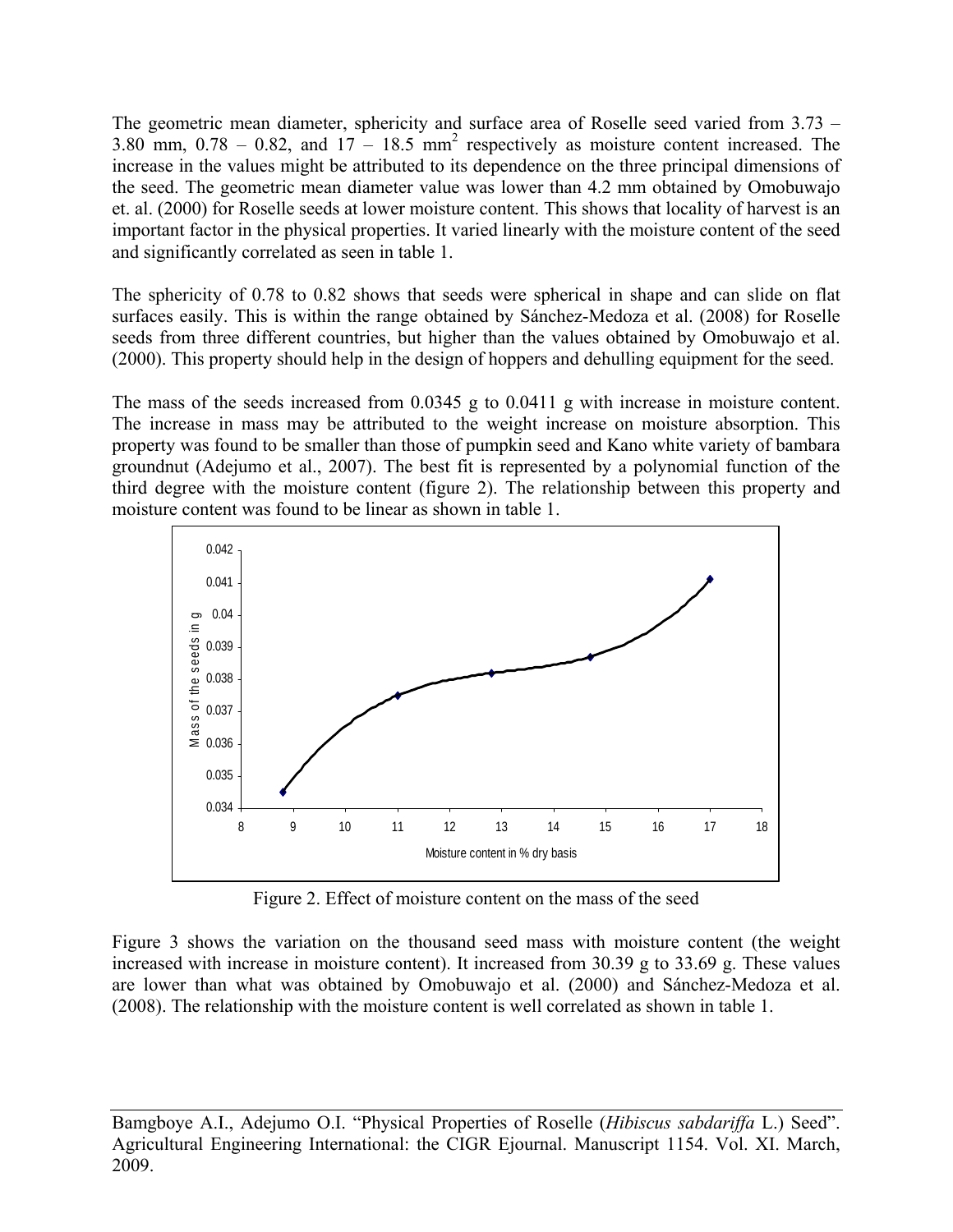

Figure 3. Effect of moisture content on thousand seed mass

The mean volume of the seeds ranged from 29.7×10<sup>-6</sup> m<sup>3</sup> to 40×10<sup>-6</sup> m<sup>3</sup> as the moisture content increased from 8.8 to 17 % dry basis. This volumetric expansion may be attributed to the expansion in the dimensions which contributed to weight increase of the seeds thereby resulting to the displacement of more liquid. A linear relationship was observed with moisture content as shown in figure 4. The variation of the volume with moisture content is similar to the trend shown in table 1.



Figure 4. Effect of moisture content on the volume of Roselle seed

The bulk density of the Roselle seeds as shown in figure 5 varied between 648.31 to 619.14  $\text{kg/m}^3$ . The values were observed to decrease with increase in moisture content. The decrease in value could be attributed to the volumetric expansion of the seed and pore spaces which became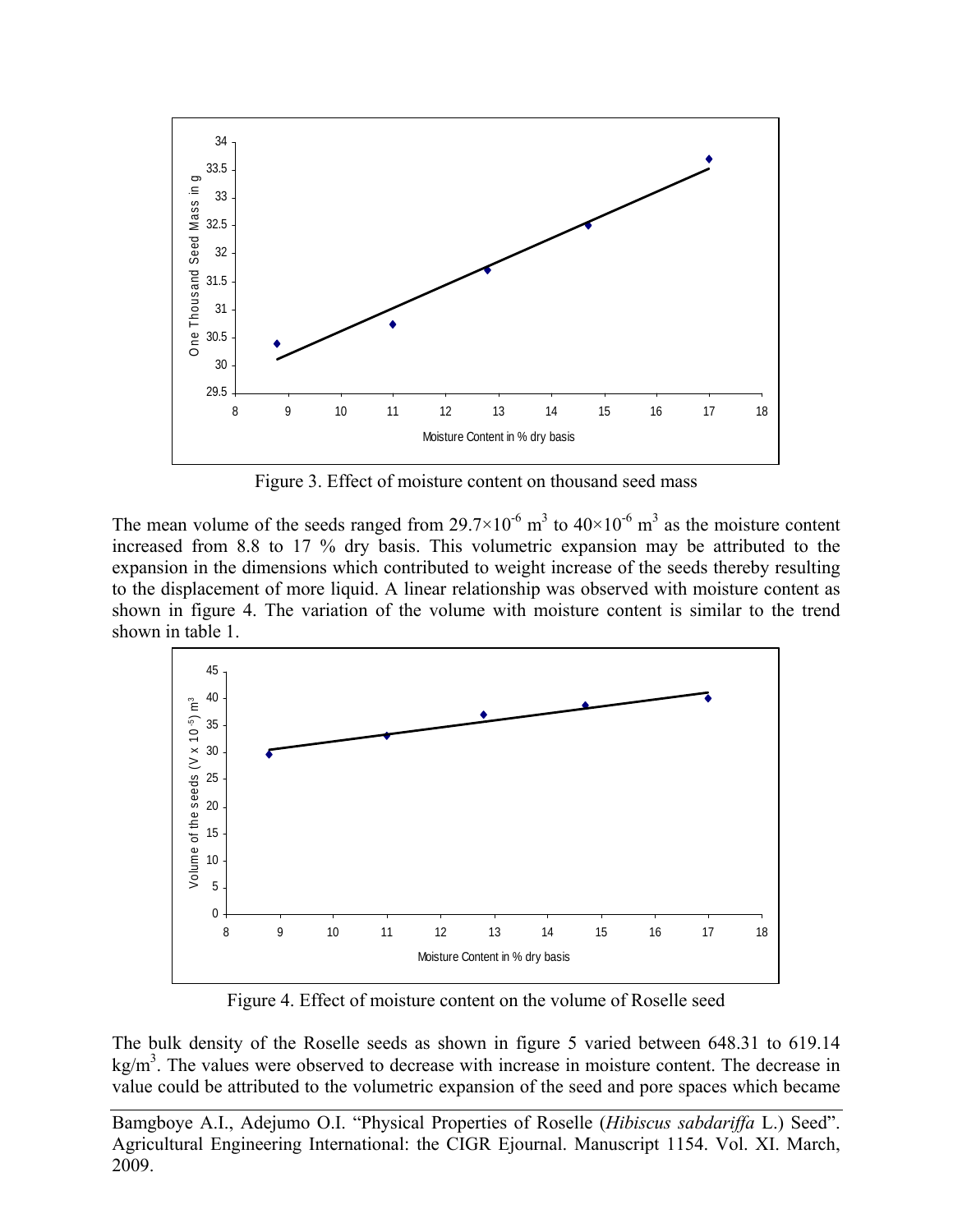proportionally greater on moisture absorption, resulting to a decrease in bulk density. The same trend was observed in the bulk density of Roselle seeds from other countries (Sánchez-Mendoza et al., 2008). The values are close to the values from China and Mexico, and greater that the values obtained in Sudan. The values are lower than 0.627 to 0.651 g/cm<sup>3</sup> obtained at 7.65 % moisture content (Omobuwajo et al., 2000). This further buttresses the fact that bulk density decreases with an increase in moisture content. A linear relationship exists between the bulk density and moisture content as shown in table 1.



Figure 5. Effect of moisture content on the bulk (A) and true density (B) of Roselle seeds

The true density of the Roselle seed was found to increase from 1367.0 to 1487.4 kg/m<sup>3</sup> as shown in figure 5. This increase in value may be attributed to the possible higher weight increase of the seed in comparison to its volumetric expansion on moisture gain. The values were within the range of values obtained by Omobuwajo et al. (2000) and Sánchez-Medoza, et al. (2008). A linear relationship exists between the true density and moisture content as shown in table 1. Moisture content had significant effect on both the bulk density and the true density as shown in the high values of the coefficient of determination.



Figure 6. Effect of moisture content on the porosity of Roselle seeds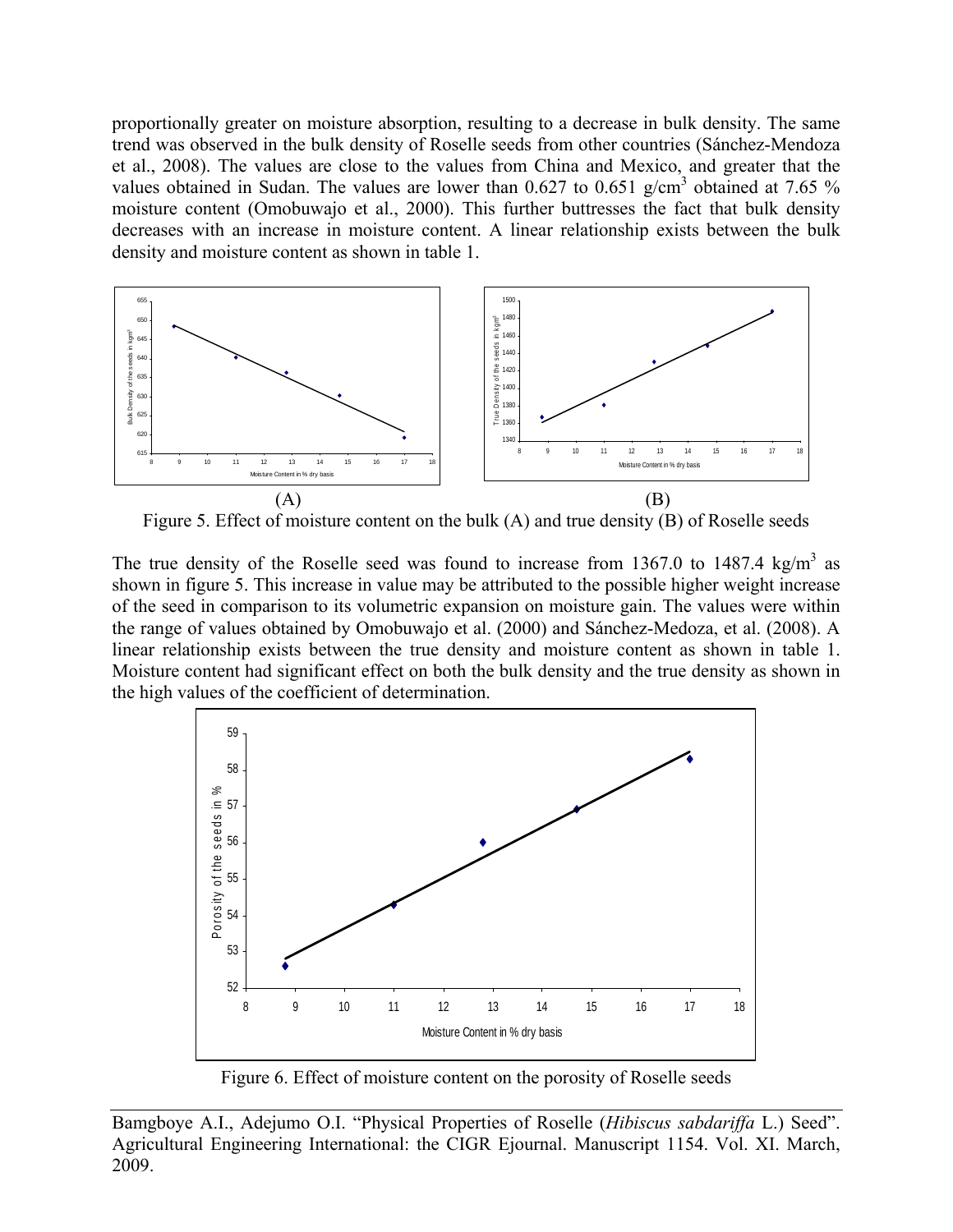The Porosity of the seed varied linearly and increased with the moisture content from 52.6 to 58.3 % (fig. 6). This variation may be attributed to its dependence on the bulk and true densities of the seed. The mean values were higher than those of pigeon pea and gram while it was lower than those of cumin and pumpkin seeds. The values were within the range for Roselle seeds by Sánchez-Medoza et al. (2008). The change in porosity with moisture content indicated a linear relationship similar to the trend shown in table 1.

As shown in figure 7, the angle of repose of Roselle seeds increased with increase in moisture content from 20.13° to 24.85°. This property showed a linear increase with moisture content. The experimental values were seen to be higher than that of oilbean seed (Oje and Ugbor, 1991). The angle of repose of the seed correlated well with the moisture content as shown in table 1.



Figure 7. Effect of moisture content on the angle of repose of Roselle seeds

The value of specific gravity of Roselle seed was found to vary from 1.36 to 1.44 as shown in figure 8. The parameter increased with increase in moisture content which is a result of weight increase. The relationship between this parameter and the moisture content, which was found to follow a polynomial function (table 1), shows that moisture content correlated well with specific gravity.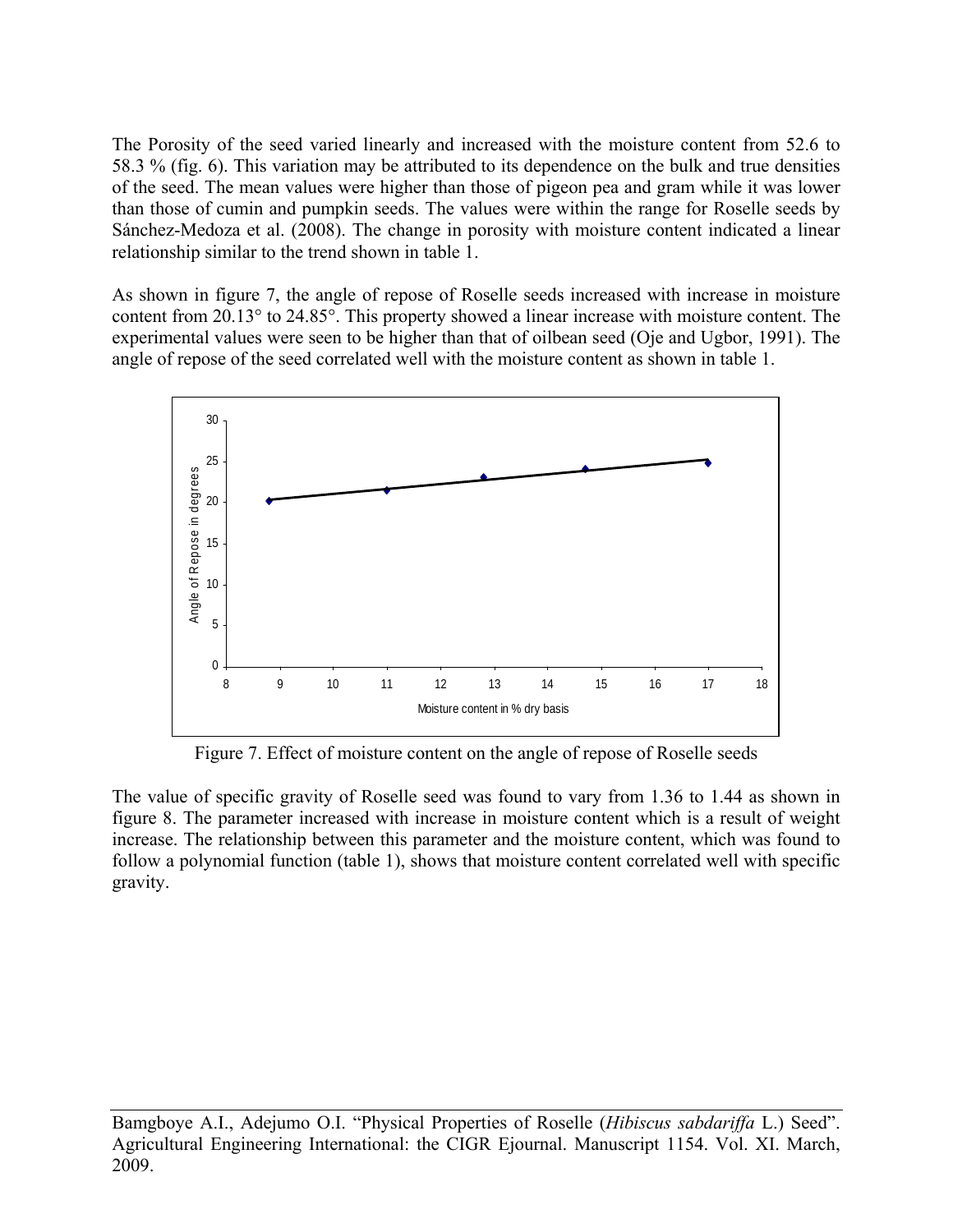

Figure 8. Effect of moisture content on the specific gravity of Roselle seeds

The variation of the terminal velocity with respect to moisture content is shown in figure 9. It was evident that as the moisture content increased from 8.8 to 17 % dry basis, the terminal velocity increased linearly from 5.77 m/s to 7.19 m/s. The values are lower than what was obtained by Omobuwajo et al. (2000) for Roselle seed at 7 % moisture content. This can be attributed to the increase in mass of individual seed per unit frontal area presented to the airflow and also to the friction of the edges of the seeds. The relationship between moisture content and terminal velocity can be represented by a linear equation as shown in table 1.



Figure 9. Effect of moisture content on the terminal velocity of Roselle seeds

Bamgboye A.I., Adejumo O.I. "Physical Properties of Roselle (*Hibiscus sabdariffa* L.) Seed". Agricultural Engineering International: the CIGR Ejournal. Manuscript 1154. Vol. XI. March, 2009.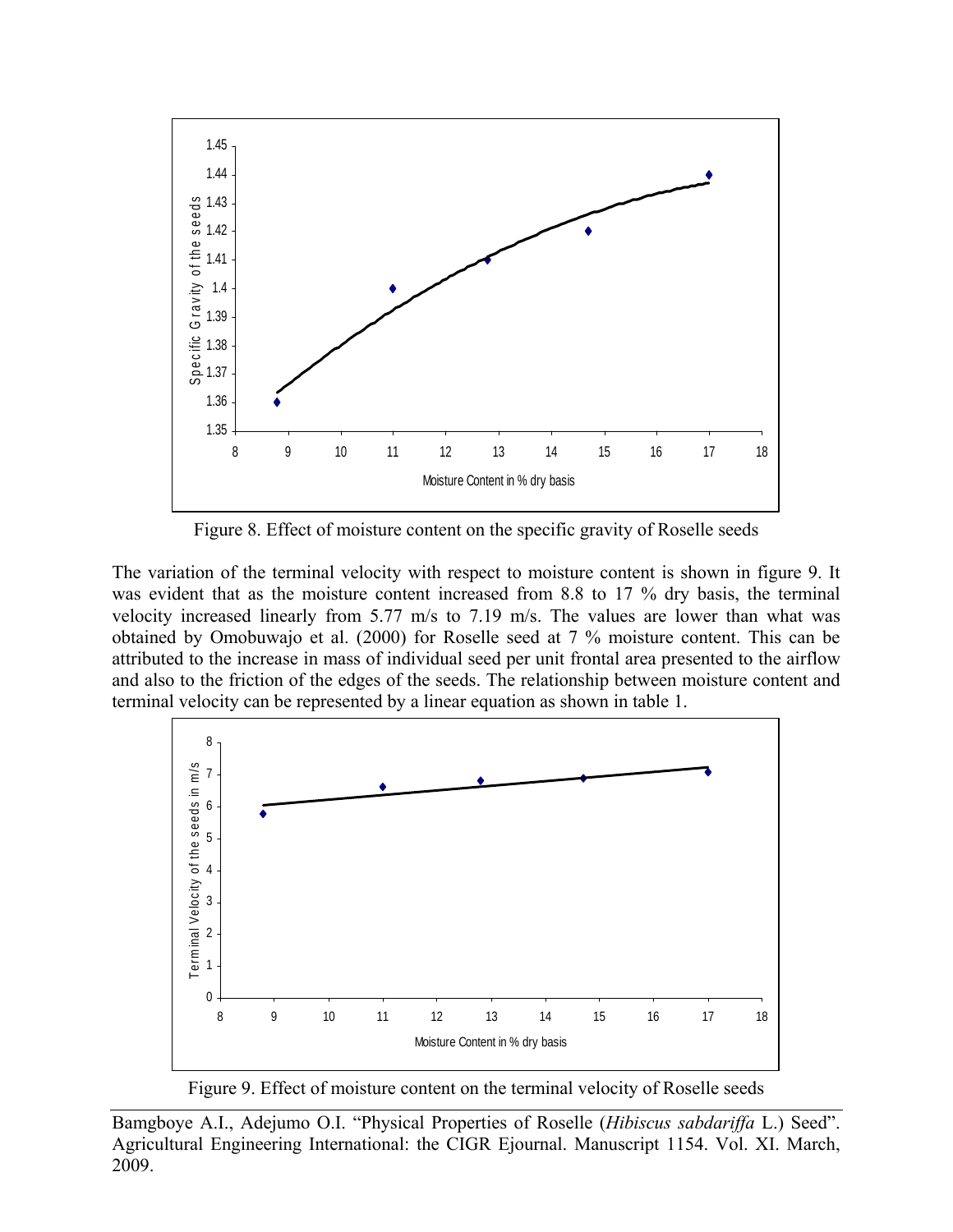The variation of coefficient of friction of Roselle seed on three surfaces (plywood, mild steel and glass) with moisture content are shown in figure 10. The coefficient of friction increases with moisture content as 0.23-0.32, 0.38-0.45, and 0.22-0.30 for mild steel, plywood and glass, respectively. At higher moisture contents it was observed that the seeds became a bit rough and sliding characteristics were diminished, this might be the reason of the increase in the coefficient of friction. When the values obtained on these materials for this seed were compared with those of other seeds using the same material, it was discovered that the values were lower than that of sainfoin seeds on both mild steel and plywood with grains parallel to the direction of motion, while it was higher than that of grasspea seed. On glass, the values were within the range obtained for Kano white variety of bambara groundnut while it was lower than that of locust bean seed (Adejumo et al., 2007). These low values for both glass and mild steel may occur as a result of the polished nature and smoothness of these structural surfaces as well as that of the seed. The coefficient of friction varies linearly with the moisture content for the three surfaces as shown in table 1.



Figure 10. Effect of moisture content on the coefficient of friction on the structural surfaces

# **4. CONCLUSIONS**

- 1. The physical properties of the seed determined as a function of moisture content varied significantly with increase in moisture content.
- 2. The sphericity, geometric mean diameter, thousand seed mass, angle of repose, surface area, true density, porosity, coefficient of static friction and terminal velocity showed an ascending linear relationship except the bulk density which has a descending linear relationship on moisture gain. These properties would provide important and essential data for efficient process and equipment design.
- 3. The observations that the level of true and kernel density were higher than that of water as well as the specific gravity was greater than unity make it possible to design a cleaning or a separation process for the seeds since the lighter fractions would float.

Bamgboye A.I., Adejumo O.I. "Physical Properties of Roselle (*Hibiscus sabdariffa* L.) Seed". Agricultural Engineering International: the CIGR Ejournal. Manuscript 1154. Vol. XI. March, 2009.